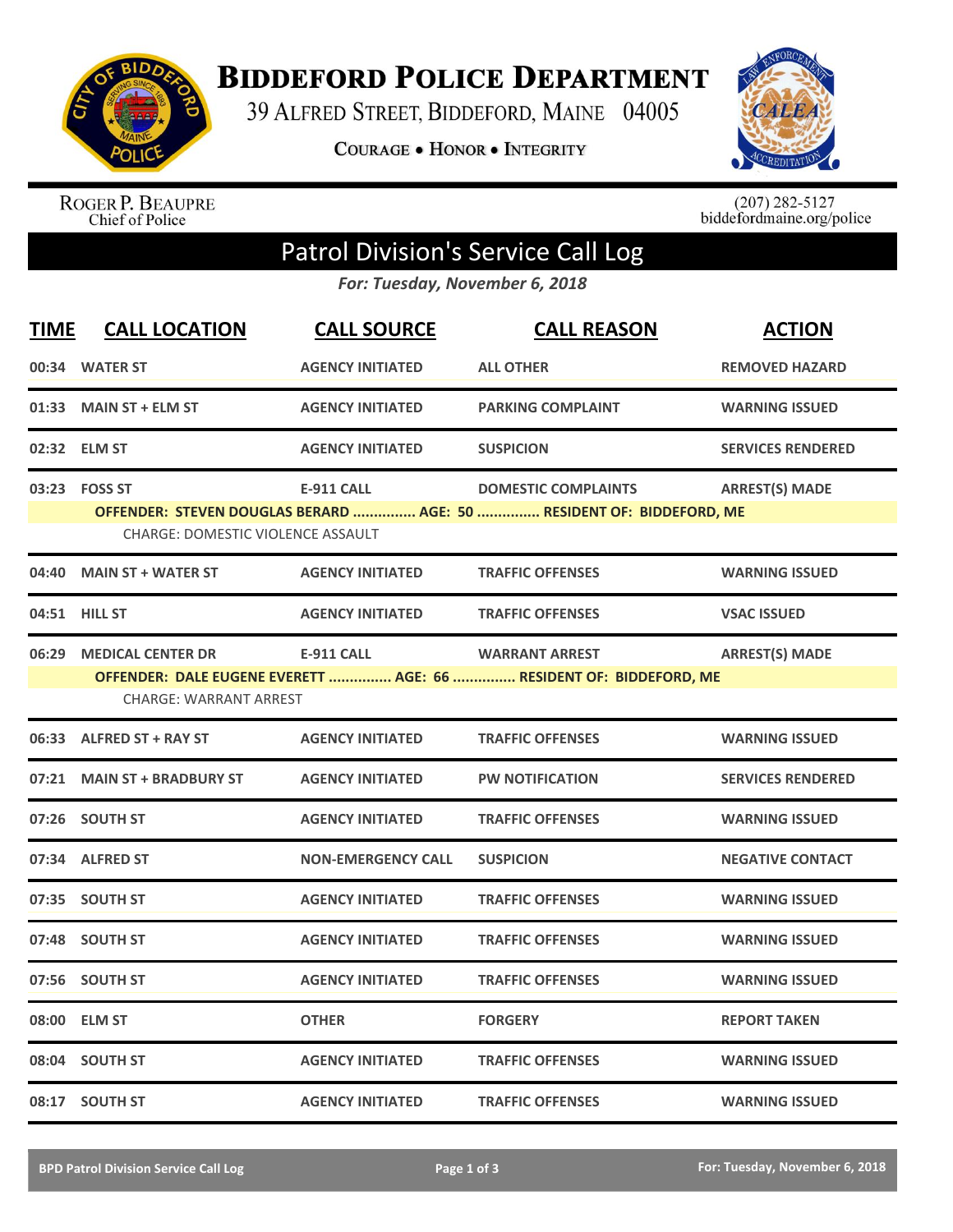| <b>TIME</b> | <b>CALL LOCATION</b>         | <b>CALL SOURCE</b>        | <b>CALL REASON</b>                 | <b>ACTION</b>             |
|-------------|------------------------------|---------------------------|------------------------------------|---------------------------|
|             | 08:18 ELM ST                 | <b>AGENCY INITIATED</b>   | <b>TRAFFIC OFFENSES</b>            | <b>VSAC ISSUED</b>        |
|             | 08:33 MAIN ST                | <b>AGENCY INITIATED</b>   | <b>TRAFFIC OFFENSES</b>            | <b>WARNING ISSUED</b>     |
|             | 08:35 UNION ST               | <b>AGENCY INITIATED</b>   | <b>ANIMAL COMPLAINT</b>            | <b>WARNING ISSUED</b>     |
|             | 08:40 WESTERN AVE            | <b>AGENCY INITIATED</b>   | <b>TRAFFIC OFFENSES</b>            | <b>WARNING ISSUED</b>     |
|             | 08:48 MAIN ST                | <b>AGENCY INITIATED</b>   | <b>TRAFFIC OFFENSES</b>            | <b>WARNING ISSUED</b>     |
|             | 08:54 JEFFERSON ST + MAIN ST | <b>AGENCY INITIATED</b>   | <b>TRAFFIC OFFENSES</b>            | <b>WARNING ISSUED</b>     |
|             | 08:54 DIAMOND ST             | <b>NON-EMERGENCY CALL</b> | <b>TRESPASSING</b>                 | <b>FIELD INTERVIEW</b>    |
|             | 09:05 ALFRED ST              | <b>AGENCY INITIATED</b>   | <b>PRO-ACTIVE DV RESPONSE TEAM</b> | <b>NO VIOLATION</b>       |
|             | 09:08 ALFRED ST              | <b>AGENCY INITIATED</b>   | <b>PRO-ACTIVE DV RESPONSE TEAM</b> | <b>NO VIOLATION</b>       |
|             | 09:09 ELM ST + MAIN ST       | <b>AGENCY INITIATED</b>   | <b>TRAFFIC OFFENSES</b>            | <b>WARNING ISSUED</b>     |
|             | 09:12 ALFRED ST              | <b>AGENCY INITIATED</b>   | <b>SEX OFFENDER REGISTRATION</b>   | <b>REPORT TAKEN</b>       |
|             | 09:16 SOUTH ST               | <b>E-911 CALL</b>         | 911 MISUSE                         | <b>SERVICES RENDERED</b>  |
| 09:17       | <b>SOUTH ST</b>              | <b>NON-EMERGENCY CALL</b> | <b>THEFT</b>                       | <b>REPORT TAKEN</b>       |
|             | 09:35 BACON ST + SULLIVAN ST | <b>AGENCY INITIATED</b>   | <b>TRAFFIC OFFENSES</b>            | <b>WARNING ISSUED</b>     |
|             | 09:41 ALFRED ST              | <b>AGENCY INITIATED</b>   | <b>DRUG BOX</b>                    | <b>SERVICES RENDERED</b>  |
|             | 09:43 WEST ST + WESTLAND AVE | <b>NON-EMERGENCY CALL</b> | <b>ANIMAL COMPLAINT</b>            | <b>SERVICES RENDERED</b>  |
|             | 10:05 ALFRED ST              | <b>WALK-IN AT STATION</b> | <b>COURT ORDERED CHECK IN</b>      | <b>SERVICES RENDERED</b>  |
|             | 10:09 SOUTH ST               | <b>NON-EMERGENCY CALL</b> | <b>ANIMAL COMPLAINT</b>            | <b>SERVICES RENDERED</b>  |
|             | 10:48 POOL ST                | <b>AGENCY INITIATED</b>   | <b>ANIMAL COMPLAINT</b>            | <b>SERVICES RENDERED</b>  |
|             | 11:13 WATER ST + PIKE ST     | <b>AGENCY INITIATED</b>   | <b>TRAFFIC OFFENSES</b>            | <b>VSAC ISSUED</b>        |
|             | 11:29 SULLIVAN ST            | <b>AGENCY INITIATED</b>   | <b>48HR RULE</b>                   | <b>VEHICLE TOWED</b>      |
|             | 11:38 POOL ST                | <b>AGENCY INITIATED</b>   | <b>TRAFFIC OFFENSES</b>            | <b>WARNING ISSUED</b>     |
|             | 11:39 HUTCHINS DR            | E-911 CALL                | 911 MISUSE                         | <b>NO ACTION REQUIRED</b> |
|             | 11:44 OAK RIDGE RD           | <b>NON-EMERGENCY CALL</b> | <b>SUSPICION</b>                   | <b>NEGATIVE CONTACT</b>   |
|             | 11:52 LANDRY ST              | E-911 CALL                | 911 MISUSE                         | <b>NO ACTION REQUIRED</b> |
|             | 12:06 GREEN ST               | <b>AGENCY INITIATED</b>   | <b>48HR RULE</b>                   | <b>SERVICES RENDERED</b>  |